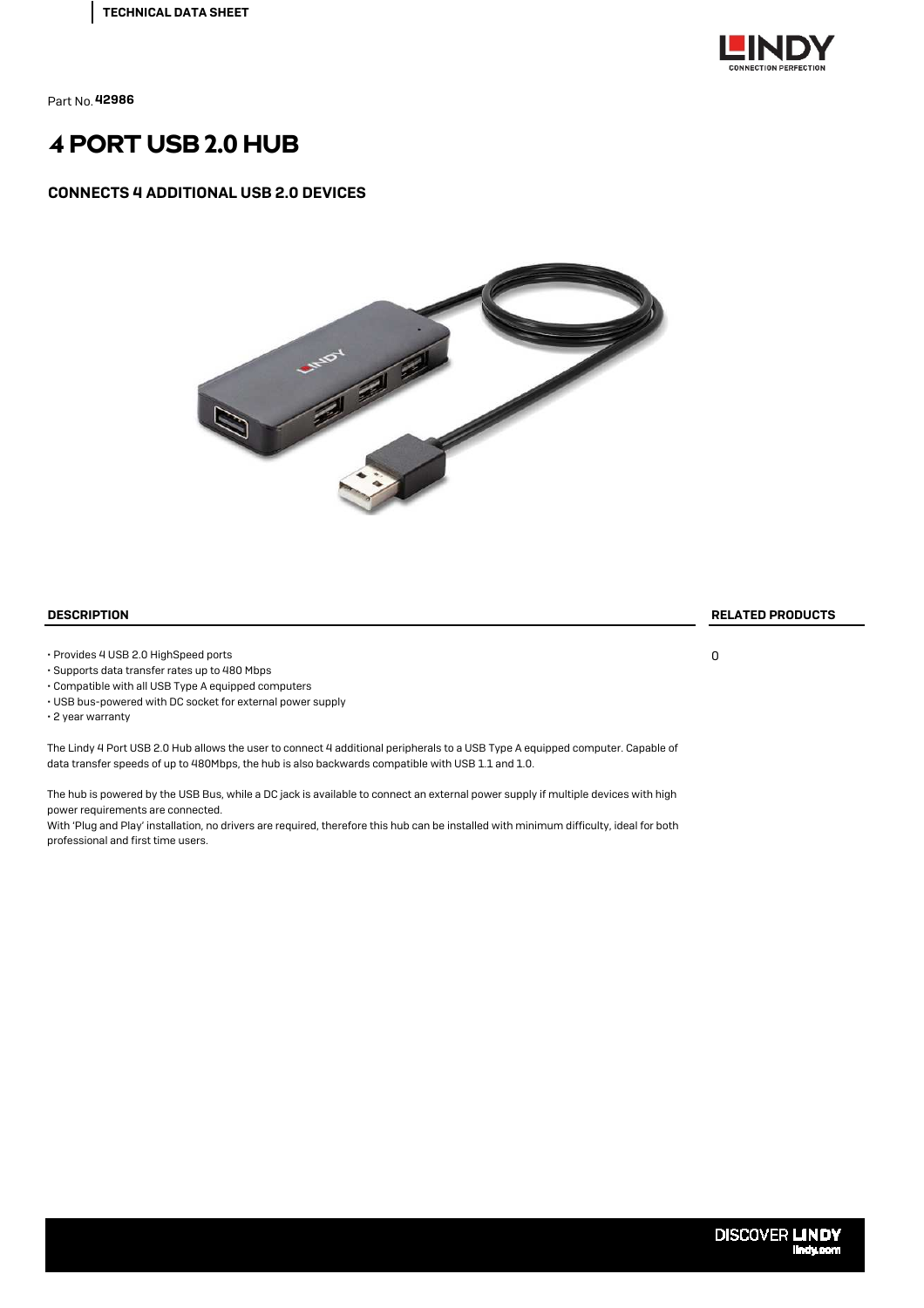## 4 PORT USB 2.0 HUB



#### SPECIFICATIONS CONNECTORS

**USB Standard Supported Bandwidth Chipset Compatibility**

**Power Delivery Special Features**  $USB 2.0$ - - 480Mbps FE1.1s USB Type A equipped computers

| <b>Inputs</b>  | 1 x USB Type A (Male)   |
|----------------|-------------------------|
| <b>Outputs</b> | 4 x USB Type A (Female) |
| Power          | 3.5/1.35mm DC socket    |

#### PHYSICAL PROPERTIES

Dimensions (approx.) WxDxH

32x85x11mm (1.26x3.35x0.43in)

| (Fixed) Cable Length         | 800mm (3                        |
|------------------------------|---------------------------------|
| <b>Housing Material</b>      | Plastic                         |
| <b>Net Weight</b>            | $0.062$ kg $[0]$                |
| <b>Operating Temperature</b> | $0^{\circ}$ C - 50 $^{\circ}$ C |
| <b>Storage Temperature</b>   | $-10^{\circ}$ C - 65            |
| Humidity                     | $0 - 80%$ RH                    |
|                              |                                 |
| <b>Power Requirements</b>    | <b>5VDC 2.5A</b>                |

ıstic 80% RH (non-condensing) 0.062kg (0.14lb) : - 50°C (32°F -122°F) )°C - 65°C (14°F -149°F)

Colour Black

### **MISCELLANEOUS**

|                 | <b>Packaging Type</b>       | Polyb  |
|-----------------|-----------------------------|--------|
| x85x11mm        | <b>Packaging Dimensions</b> | 174x   |
| 26x3.35x0.43in) | <b>Gross Weight</b>         | 0.066  |
|                 | <b>Warranty (Years)</b>     | 2      |
|                 | <b>Certificated</b>         | CE. UI |
| 0mm (31.5in)    |                             | CP65   |

E, UKCA, FCC, RoHS & REACH, 174x194mm (6.85x7.64in) dybag 066kg (0.15lb)

### PACKAGING CONTENT

#### PURCHASING INFORMATION

No. EAN 4002888429863 42986

4 Port USB 2.0 Hub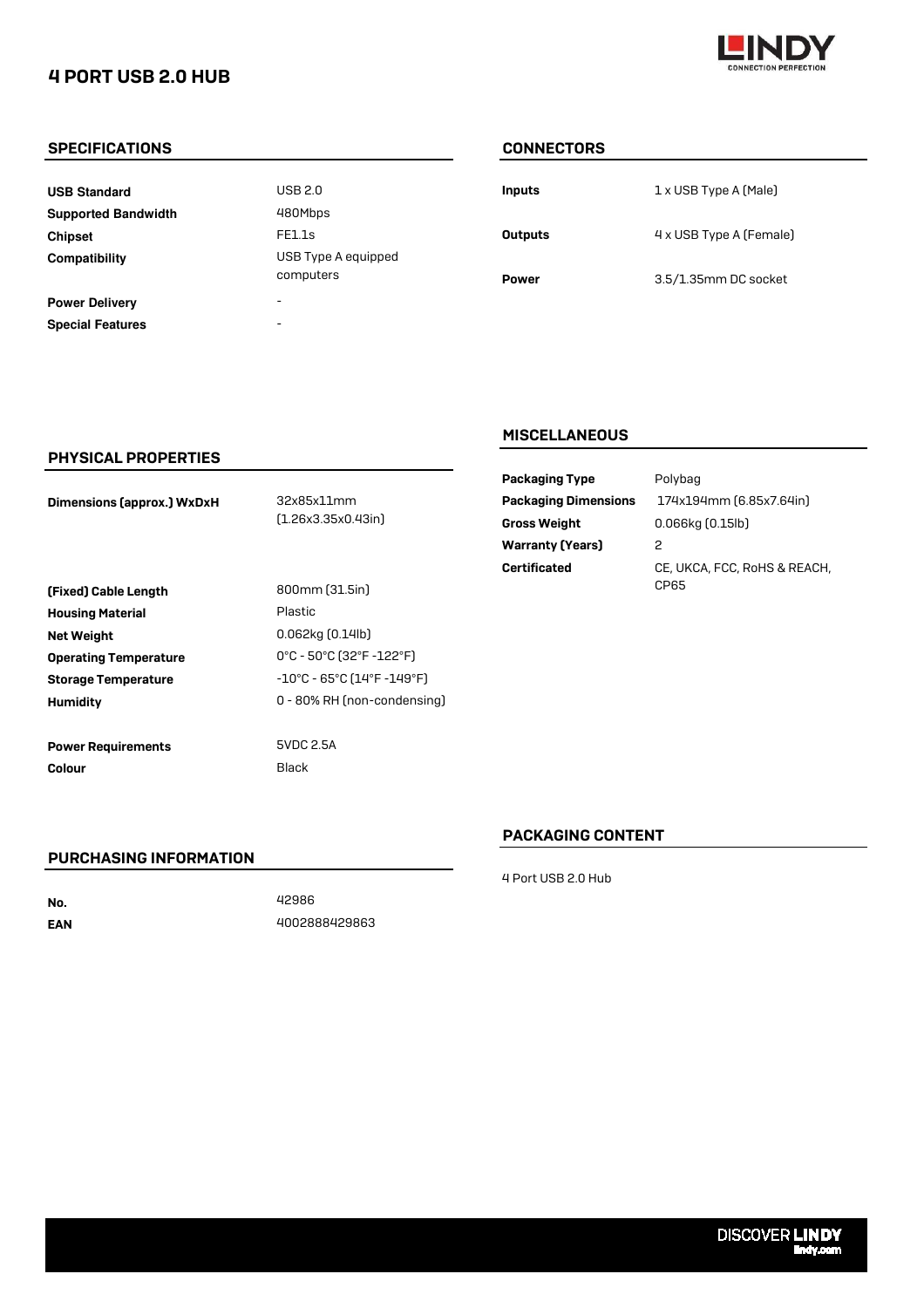

# 4 PORT USB 2.0 HUB

#### ZUM ANSCHLUSS VON 4 ZUSÄTZLICHEN USB 2.0 GERÄTEN



#### DESCRIPTION RELATED PRODUCTS

• Stellt vier USB 2.0 HighSpeed Ports zur Verfügung

• Unterstützt Datentransferraten bis 480Mbit/s

• Kompatibel mit Computern mit USB-Anschluss Typ A

• Stromversorgung über den USB Bus oder ein externes Netzteil (nicht enthalten)

• 2 Jahre Garantie, mehr über Garantiebedingungen unter lindy.de/Garantie

Der Lindy 4 Port USB 2.0 Hub erlaubt den Anschluss vier zusätzlicher USB Devices an einen Computer mit USB-Anschluss Typ A. Er unterstützt Datenraten bis 480Mbit/s und ist abwärts kompatibel mit USB 1.1/1.0. Die Stromversorgung erfolgt über den USB Bus, bei Verwendung von Geräten mit hohem Strombedarf kann auch ein Netzteil

angeschlossen werden. Die Plug- & Play-Installation erfordert keine Treiber, der Hub kann daher mühelos installiert werden - egal ob durch professionelle oder unerfahrene Anwender.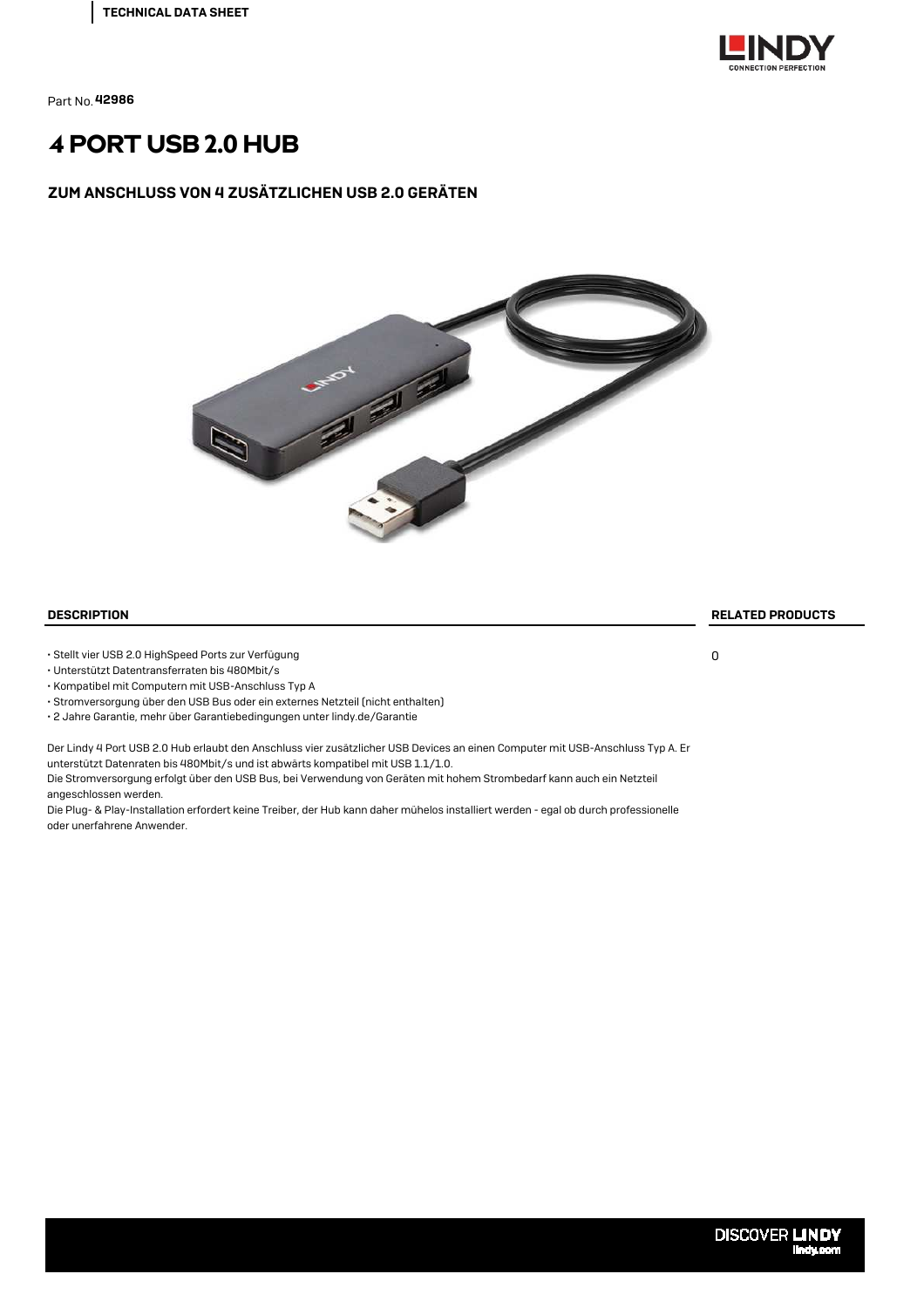## 4 PORT USB 2.0 HUB



#### SPEZIFIKATIONEN ANSCHLÜSSE

| <b>USB Standard</b>     | USB 2.0                             | Eingänge          | 1 x USB Typ A (Stecker) |
|-------------------------|-------------------------------------|-------------------|-------------------------|
| Unterstützte Bandbreite | 480Mbit/s                           |                   |                         |
| Chipsatz                | FE1.1s                              | Ausgänge          | 4 x USB Typ A (Buchse)  |
| Kompatibilität          | Computer mit USB-Anschluss<br>Typ A | Stromversorgung / | 3.5/1.35mm DC-Buchs     |
| <b>Power Delivery</b>   | $\overline{\phantom{a}}$            | <b>Netzteil</b>   |                         |
| Spezielle Eigenschaften | $\overline{\phantom{a}}$            |                   |                         |
|                         |                                     |                   |                         |

| Eingänge                             | 1 x USB Typ A (Stecker) |
|--------------------------------------|-------------------------|
| Ausgänge                             | 4 x USB Typ A (Buchse)  |
| Stromversorgung /<br><b>Netzteil</b> | 3.5/1.35mm DC-Buchse    |

#### PHYSISCHE EIGENSCHAFTEN

| Gehäuseabmessungen (ca.) BxTxH |  |
|--------------------------------|--|
|--------------------------------|--|

32x85x11mm (1.26x3.35x0.43in)

| Kabellänge (montiert)     | 800mm [31.5in]                     |
|---------------------------|------------------------------------|
| Gehäusematerial           | Kunststoff                         |
| Nettogewicht Gerät/e      | 0.062kg (0.14lb)                   |
| <b>Betriebstemperatur</b> | 0°C - 50°C (32°F                   |
| Lagertemperatur           | -10°C - 65°C (14'                  |
| <b>Feuchtigkeit</b>       | 0 - 80% RH (nich<br>kondensierend) |
| Leistungsaufnahme         | 5VDC 2.5A                          |
| Farbe                     | Schwarz                            |

Kunststoff 0.062kg (0.14lb) -10°C - 65°C (14°F -149°F) 0 - 80% RH (nicht kondensierend) 5VDC 2.5A Schwarz Betriebstemperatur 0°C - 50°C (32°F -122°F)

#### **SONSTIGES**

| Verpackungsart     | P |
|--------------------|---|
| Verpackungsmaße    | 1 |
| Gesamtgewicht      | 0 |
| Garantie (Jahre)   | 2 |
| <b>Zertifikate</b> | C |
|                    |   |

Polybag 174x194mm (6.85x7.64in)  $0.066$ kg  $(0.15$ lb) CE, UKCA, FCC, RoHS & REACH, CP65

### LIEFERUMFANG

VERKAUFSINFORMATIONEN

No. EAN 42986 4002888429863 4 Port USB 2.0 Hub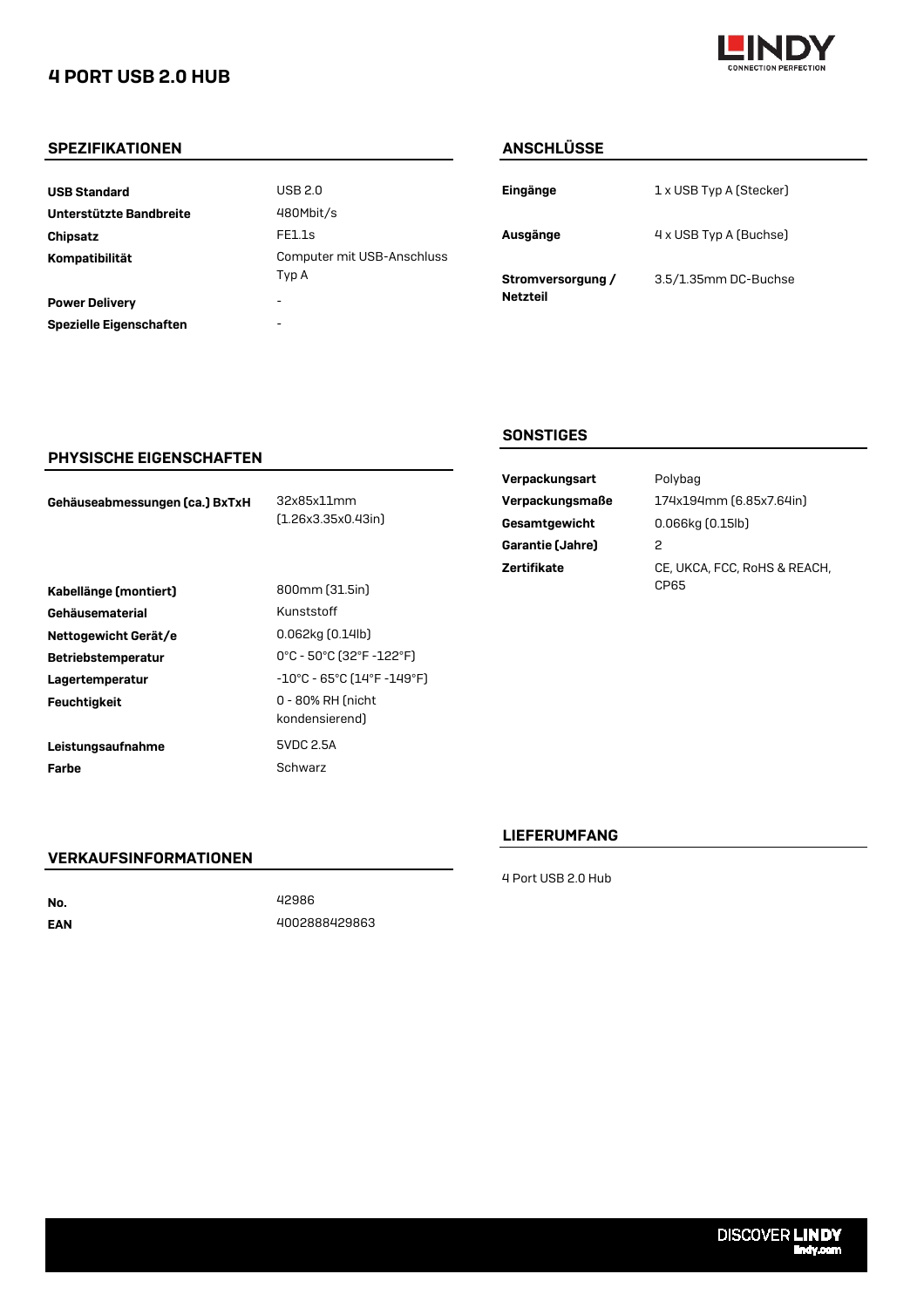

## HUB USB 2.0, 4 PORTE

#### CONNETTE 4 DISPOSITIVI USB 2.0 ADDIZIONALI



• Fornisce 4 porte USB 2.0 HighSpeed aggiuntive

- Supporta trasferimento dati fino a 480Mbps
- Compatibile con tutti i computer equipaggiati con una porta USB Tipo A
- Alimentato tramite Bus USB con porta DC per alimentatore aggiuntivo (non incluso)
- 2 anni di garanzia

L'Hub USB 2.0 Lindy a 4 porte consente di connttere più periferiche ad una singola porta USB Tipo A di un computer. Questo dispositivo è in grado di trasferire dati fino a 480Mbps ma è retrocompatibile con gli standard USB 1.1/1.0.

L'Hub è alimentato via Bus USB ma può essere connesso un alimentatore esterno (non incluso) alla porta DC per fornire corrente alle periferiche che lo richiedono. Grazie all'installazione totalmente 'Plug and Play' senza la necessita di utilizzare driver aggiuntivi la procedura risulta elementare sia per utenti professionali che per quelli alle prime armi.

DESCRIPTION RELATED PRODUCTS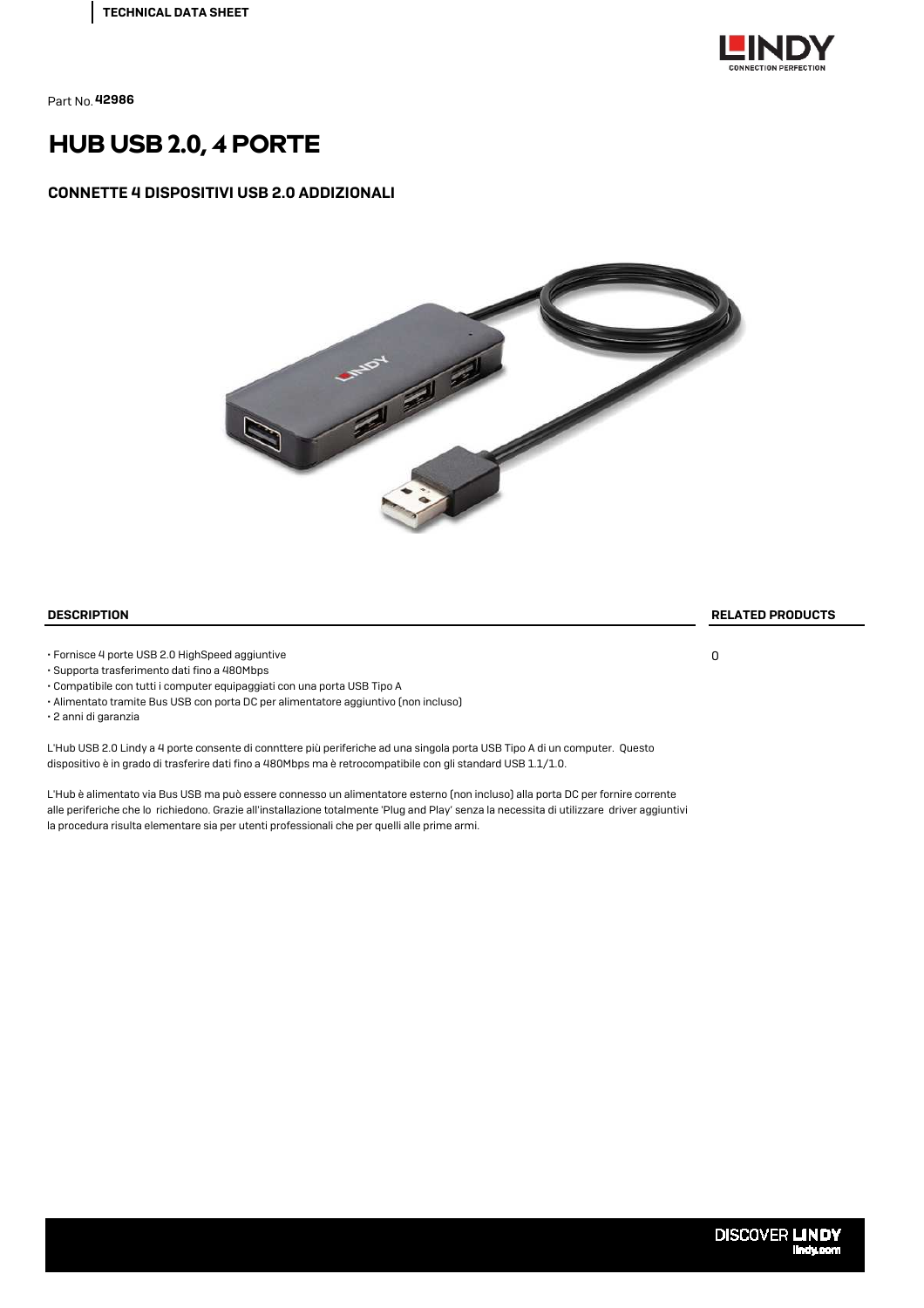## HUB USB 2.0, 4 PORTE



#### SPECIFICHE CONNETTORI

| <b>Standard USB</b>           | USB 2.0                     | Ingressi      | 1 x USB Tipo A (Maschio) |
|-------------------------------|-----------------------------|---------------|--------------------------|
| Larghezza di banda supportata | 480Mbps                     |               |                          |
| <b>Chipset</b>                | FE1.1s                      | <b>Uscite</b> | 4 x USB Tipo A (Femmina) |
| Compatibilità                 | Computer con porta USB Tipo |               |                          |
|                               | A                           | Alimentatore  | Connettore DC 3.5/1.35m  |
| <b>Power Delivery</b>         | ۰                           |               |                          |
| Caratteristiche speciali      | -                           |               |                          |
|                               |                             |               |                          |

| Ingressi            | 1 x USB Tipo A (Maschio) |
|---------------------|--------------------------|
| Uscite              | 4 x USB Tipo A (Femmina) |
| <b>Alimentatore</b> | Connettore DC 3.5/1.35mm |

#### CARATTERISTICHE FISICHE VARIE

| Dimensioni (ca.)LxAxP        | 32x85x11mm<br>[1.26x3.35x0.43in]                                      | Tipo di confezione<br>Dimensioni confezione<br>Peso complessivo<br>Garanzia (Anni) | Polybag<br>174x194mm (6.85x7.64in)<br>$0.066$ kg $(0.15$ lb $)$<br>2 |
|------------------------------|-----------------------------------------------------------------------|------------------------------------------------------------------------------------|----------------------------------------------------------------------|
| Lunghezza del cavo (fissato) | 800mm [31.5in]                                                        | Certificazioni                                                                     | CE, UKCA, FCC, RoHS & REACH,                                         |
| <b>Materiale</b>             | Plastica                                                              |                                                                                    | CP65                                                                 |
| Peso netto                   | $0.062$ kg $[0.14$ lb $]$                                             |                                                                                    |                                                                      |
| Temperatura operativa        | $0^{\circ}$ C - 50 $^{\circ}$ C (32 $^{\circ}$ F -122 $^{\circ}$ F)   |                                                                                    |                                                                      |
| Temperatura di stoccaggio    | $-10^{\circ}$ C - 65 $^{\circ}$ C (14 $^{\circ}$ F -149 $^{\circ}$ F) |                                                                                    |                                                                      |
| Tasso di umidità             | 0 - 80% RH (senza condensa)                                           |                                                                                    |                                                                      |
|                              |                                                                       |                                                                                    |                                                                      |
| Alimentazione                | 5VDC 2.5A                                                             |                                                                                    |                                                                      |
| <b>Colore</b>                | Nero                                                                  |                                                                                    |                                                                      |

| Tipo di confezione           | Polybag                                   |
|------------------------------|-------------------------------------------|
| <b>Dimensioni confezione</b> | 174x194mm (6.85x7.64in)                   |
| Peso complessivo             | $0.066$ kg $(0.15$ lb $)$                 |
| Garanzia (Anni)              | 2                                         |
| Certificazioni               | CE, UKCA, FCC, RoHS & REAC<br><b>CDR5</b> |

No. EAN 4002888429863

### RIFERIMENTI PER I'ORDINE CONTENUTO DELLA CONFEZIONE

42986 Hub USB 2.0, 4 Porte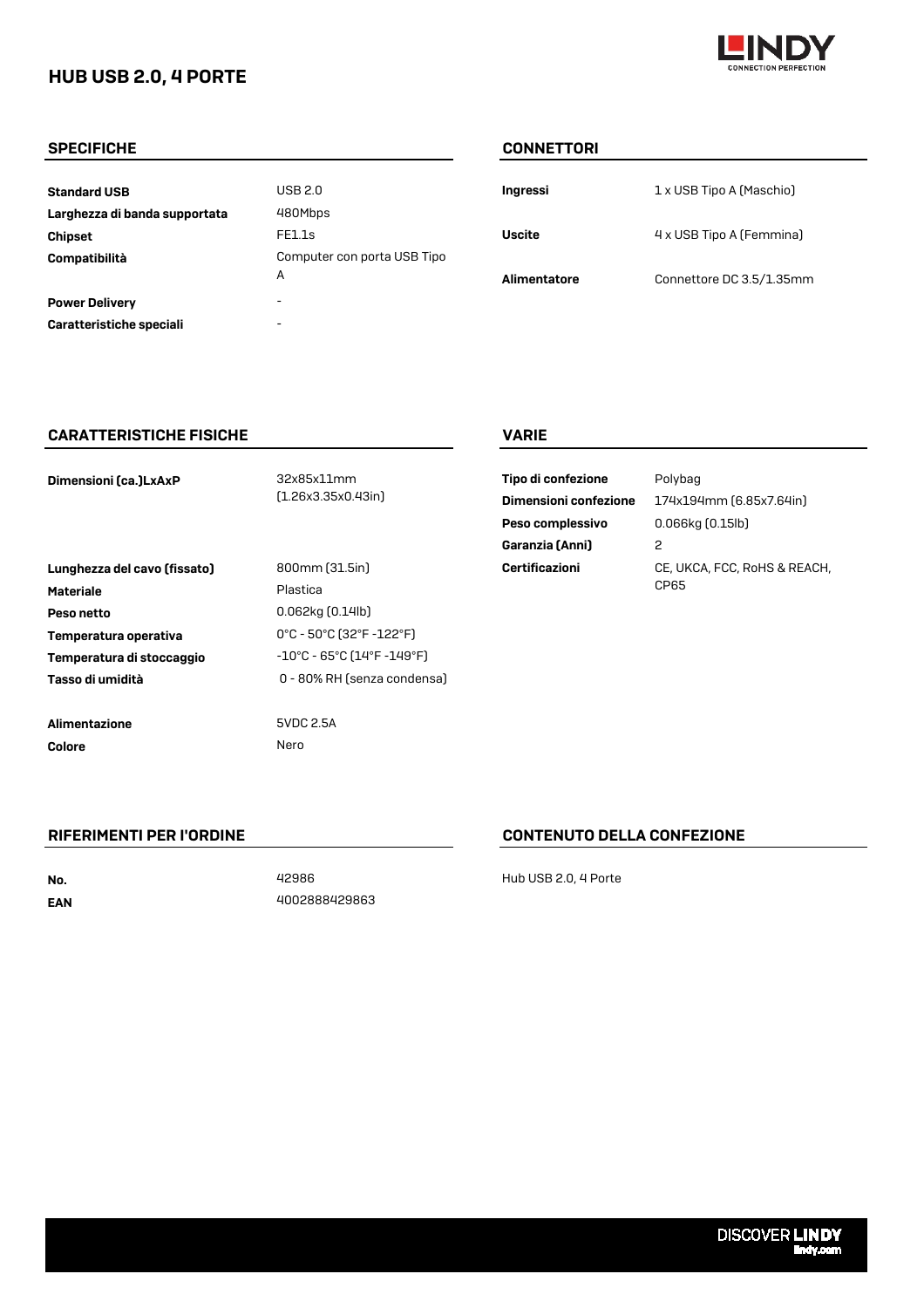

# HUB USB 2.0 4 PORTS

#### CONNECTE 4 PÉRIPHÉRIQUES USB 2.0



#### DESCRIPTION RELATED PRODUCTS

• Dispose de 4 ports USB 2.0 HighSpeed

- Prend en charge les taux de transfert jusqu'à 480Mbit/s
- Pris en charge par tous les ordinateurs équipés en type A
- Alimenté par le bus USB avec prise DC ronde pour alimentation externe
- Garantie 2 ans

Le hub 4 ports USB 2.0 de Lindy se connecte à un ordinateur équipé en USB type A. Avec des taux de transfert allant jusqu'à 480Mbit/s, ce hub est également rétrocompatible USB 1.0 et 1.1.

Le hub est alimenté par le bus USB, un connecteur rond DC est disponible pour la connexion d'une alimentation externe si des périphériques gourmands en courant sont utilisés.

Avec son installation 'plug and play': aucun pilote n'est à installer. Le hub est donc facilement utilisable, idéal pour les professionnels ou à domicile.